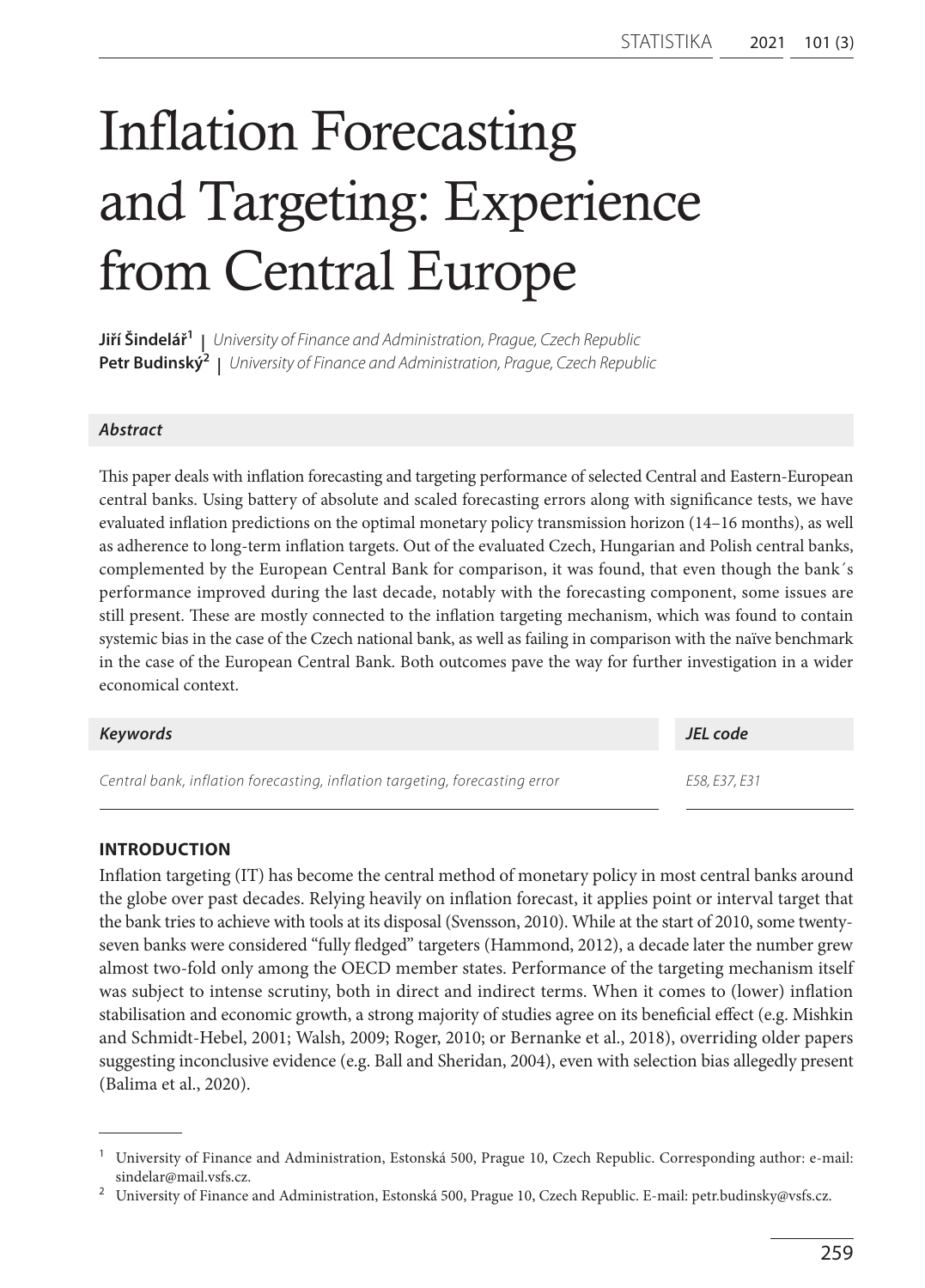In central and eastern Europe, most central banks ascended inflation targeting in the early 2000s. Out of the so-called Visegrad countries, the Slovak Republic adopted the Euro, thus becoming part of the Eurosystem, while the Czech Republic, Poland and Hungary gathered experience with their own targeting regime. Over the years, their performance was surveyed, both internally and externally. The evaluation generally gained favourable results, confirming IT success predominantly in the disinflation area (Krušec, 2014; Jonas and Mishkin, 2004; Mackiewicz-Łyziak, 2016). While many studies focus on the long-term macroeconomic benefits of the targeting itself, they seldom aspire to answer how successful the banks were in hitting the target and forecasting the inflation accurately. Relevant evaluations are rather limited in scope, focusing mostly on methodology issues (e.g. Faust and Wright, 2012), transparency (e.g. Woodford, 2013) or (positive) synergy with the IT itself (Hall and Jääskelä, 2009; Diron and Mojon, 2005). The accuracy aspects, however, are no less fundamental than the overall macroeconomic benefits of the IT mechanism, indicating monetary policy overall effectiveness and accountability. For other economic agents, these are crucial traits (Hubert, 2015).

The Czech national bank (CNB), as the main subject of our study, regularly evaluates its forecasting and targeting performance in periodic inflation reports (CNB, 2020). Aside from these, dedicated one-time assessments are also conducted, indicating undershooting of target in the first decade of IT (Šmídková, 2008), along with potential biases in forecasts (Babecký and Podpiera, 2008) yet with improving accuracy over time (Antal et al., 2008). The mechanism experience on a longer time-frame mostly confirmed those results (Rusnok, 2018), with the Polish (Grostal and Niedźwiedzińska, 2019) central bank reaching a similar conclusion – i.e. the target was mostly undershot, forecasting error gradually decreased over time. On the contrary, the Hungarian experience on the 15-year IT period led to mostly undershooting of the target (MNB, 2020), providing a different record of accomplishment.

With respect to the above, this paper seeks to comprehensively evaluate the accuracy of inflation targeting & forecasting in the Czech, Polish and Hungarian central banks. In order to achieve this, the paper is divided into four sections. First, we define data sources and describe the inflation targeting mechanism, along with methods used in the analysis. Then, results of the analysis are presented, in terms of both error measures and their significance testing (systemic bias, differences between institutions, and improvement over time). The final part consists of a results discussion, along with a synthesis of conclusions and policy recommendations.

## **1 DATA AND METHOD**

We use three main data sets for each of the central banks analysed, with the ECB being the final addition. The first set of data represents predictions of annual inflation produced by each institution in its preceding year autumn forecast (usually September–November). This forecast was chosen because of its vital role in other agents decision-making (Jain and Sutherland, 2020), and also because it combines a 14–16 month horizon of optimal monetary policy transmission in the final quarter, along with shorter horizons in the preceding quarters of the year being forecast.<sup>3</sup> Second, the dataset is comprised of inflation targets set by banks in individual years. The third line represents real inflation data, with a precise indicator being chosen for each bank according to its forecasting & targeting methodology. Although inflation data are usually not subject to later revisions, we used values produced by the autumn report in the following year (i.e. first outturn).

As evinced by Table 1, the forecasting horizon evaluated with the inflation predictions oscillates between 15 months (September forecasts) and 13 months (December forecasts). Regarding range, we always use the maximum length of the time-line available, marking first natural distinction from many

<sup>3</sup> Because the CNB predicts inflation only on a quarterly basis, the annual forecast has been created synthetically as a simple average of these quarterly forecasts for a given year.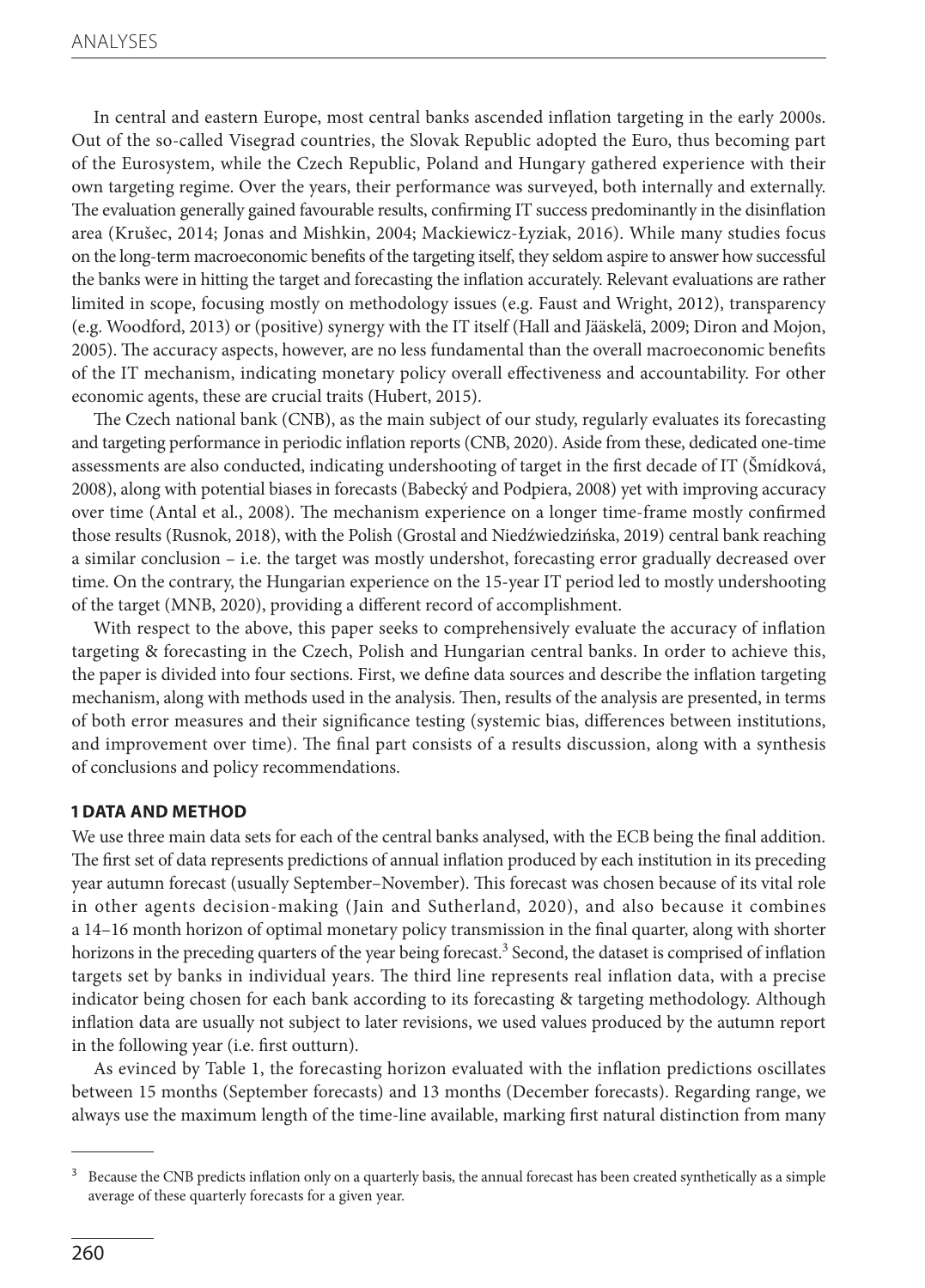|                                   | Forecast data     |                                                                       | Inflation target data |                                                                                                 | <b>Real inflation data</b> |                                                                                       |
|-----------------------------------|-------------------|-----------------------------------------------------------------------|-----------------------|-------------------------------------------------------------------------------------------------|----------------------------|---------------------------------------------------------------------------------------|
| Subject                           | Data set<br>range | Source                                                                | Data set<br>range     | Indicator targeted                                                                              | Data set<br>range          | Source                                                                                |
| Czech<br>national bank<br>(CNB)   | 2006-2020         | Autumn forecast<br>(2006-2008 October,<br>2009 on November)           | 1998-2020             | Net inflation<br>$(1998 - 2001)$<br>Monetary policy-<br>relevant inflation<br>$(2002 - 2020)^*$ | 1998-2020                  | Inflation report<br>(CNB, 2020)<br>(2006-2008 October,<br>2009 on November)           |
| Hungary<br>national bank<br>(MNB) | 2002-2020         | Autumn forecast<br>$(2002 - 2011)$<br>November, 2012<br>on September) | 2001-2020             | Consumer price<br>index (CPI)<br>$(2001 - 2020)$                                                | $2001 - 2020$              | Inflation report<br>(MNB, 2020)<br>$(2002 - 2011)$<br>November, 2012<br>on September) |
| Polish<br>national bank<br>(NBP)  | 2006-2020         | Autumn forecast<br>(2006-2020 October)                                | 1999-2020             | Consumer price<br>index (CPI)<br>$(1999 - 2020)$                                                | $2001 - 2020$              | Inflation report<br>(NPB, 2020)<br>(1999-2020 October)                                |
| European<br>central bank<br>(ECB) | 2001-2020         | Autumn forecast<br>$(2001 - 2020)$<br>September)                      | 2001-2020             | Harmonised<br>consumer price<br>index (HCPI)<br>$(2001 - 2020)$                                 | 2001-2020                  | <b>ECB</b> statistics<br>database (ECB, 2020)                                         |

**Table 1** Data specification

**Note:** \* The CNB targeted net inflation in 1998–2001. In 2001–2007, it targeted overall inflation, yet with a permanent subtraction of the primary effect of indirect tax change, hence using *de facto* monetary policy-relevant inflation. This was explicitly targeted from 2008 onwards (CNB, 2020).

**Source:** Own research

older, more restricted studies (e.g. Antal et al., 2008; or Jonas and Mishkin, 2004). Because of different timing of targeting/forecasting, this creates slightly longer datasets for some institutions than for others, which needs to be taken into account during the results interpretation. As our first analytical step, we used comprehensive battery of three forecasting errors covering both magnitude of forecasting error, systemic bias and performance in changes. This marks the second distinction from the available studies (e.g. Babecký and Podpiera, 2008), which rely on a limited range of measures, typically absolute and relative errors. Denoting  $Y_t$  as the real value in the year being forecast (targeted) and  $F_t$  as the forecast (target) value, we define forecasting error  $E_t$  as  $(Y_t - F_t)$ , leading to the following error measures definitions:

• Mean Absolute Error (MAE),

 $MAE = mean(|E_t|),$ 

• Root Mean Squared Error (RMSE),

 $RMSE = \sqrt{mean(E_i^2)}$ ,

• Mean Average Scaled Error (MASE),

RMSE = mean 
$$
\frac{E_t}{\frac{1}{n-1} \sum_{i=2}^{n} |Y_i - Y_{i-1}|}.
$$

Finally, we used battery of statistical methods to identify significant patterns inside data, in three crucial dimensions. In order to determine systemic bias, we utilised **Wilcoxon signed rank test** (Wilcoxon, 1945) testing the null hypothesis that the distribution of forecasting errors is symmetric around zero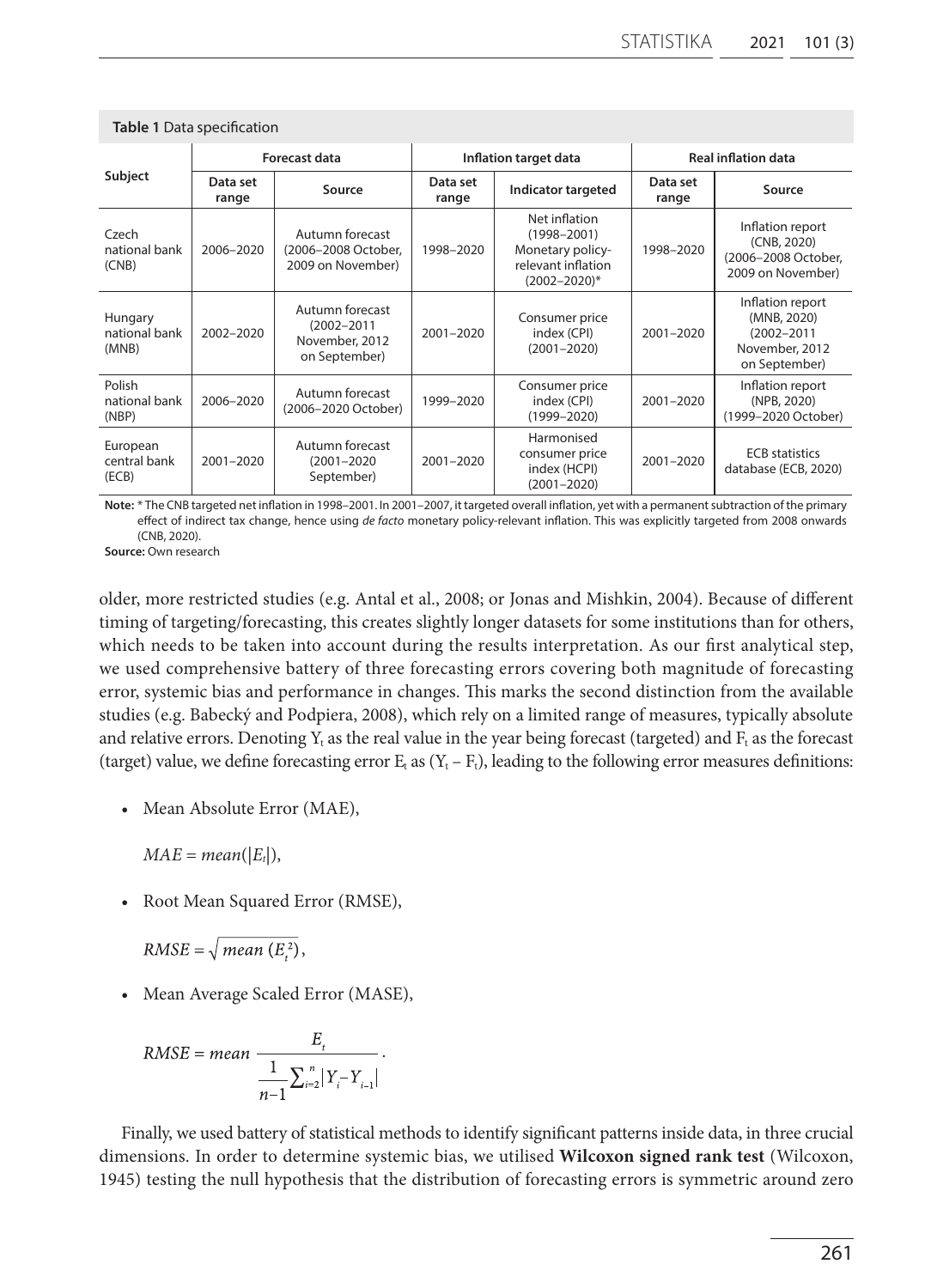against the alternative hypothesis that such distribution is not symmetric around zero. Potentially significant differences between the forecasting errors of individual institutions were evaluated using **Kruskal-Wallis test<sup>4</sup> testing null hypothesis that the distribution of forecasting errors is the same for all** individual institutions against the alternative hypothesis that such distributions are not the same. Lastly, in order to detect incremental improvement, i.e. whether the average error size reduces as the horizon advances, the **Page trend test** was applied (Page, 1963) to test the null hypothesis that there is no shift in the forecasting error between the two studied horizons against the alternative hypothesis that such shift exists. P-values less than 0.05 were considered statistically significant and the analysis was conducted using the R statistical package, version 3.2.3.

## **2 RESULTS**

How did the individual institutions fare, when it comes to the "raw" forecasting and targeting accuracy? Let us begin the results presentation with the Czech national bank (CNB).

| Table 2 Error measures - CNB |            |                  |             |                  |             |                         |  |
|------------------------------|------------|------------------|-------------|------------------|-------------|-------------------------|--|
| Period                       | <b>MAE</b> |                  | <b>RMSE</b> |                  | <b>MASE</b> |                         |  |
|                              | Forecast   | Inflation target | Forecast    | Inflation target | Forecast    | <b>Inflation target</b> |  |
| 1998-2000                    |            | 2.24%            |             | 2.82%            |             | 0.781                   |  |
| 2001-2005                    | ۰          | 1.74%            | ۰           | 2.14%            | ۰           | 1.162                   |  |
| 2006-2010                    | 1.13%      | 1.18%            | 1.23%       | 1.28%            | 0.977       | 1.017                   |  |
| 2011-2015                    | 0.69%      | 1.36%            | 0.73%       | 1.51%            | 0.883       | 1.744                   |  |
| 2016-2020                    | 0.62%      | 0.60%            | 0.64%       | 0.80%            | 0.733       | 0.714                   |  |
| <b>Total period</b>          | 0.81%      | 1.35%            | 0.90%       | 1.74%            | 0.877       | 1.038                   |  |

**Source:** Own research

As evinced by Table 2, aside from total period results, we also divided the timeframe into five shorter – mostly five year – intervals. Overall, the results indicate three main findings. Firstly, the error magnitude generally decreased over the years (both simple and squared), with the largest values being found in the first two sub-periods. In most of the years, real inflation undershot the target, as well as the predicted value. Second, the forecast errors were on average notably lower than the deviations connected to the inflation target, which in turn generally surpassed a one percentage-point toleration interval. Finally, scaled MASE metrics has shown, that while the bank made predictions in every period surpassing the accuracy of the in-sample naïve forecast (i.e. MASE value lower than 1), the naïve version of the inflation target (i.e. previous year inflation real value) made a better predictor than the actual inflation target. This implies that inertia inside the system might have been sometimes stronger than the monetary policy tools applied by the bank.

The Hungarian central bank results presented a largely different image, both in total (shorter) period and individual sub-periods.

The MNB exhibited slightly worse performance when it comes to its MAE & RMSE forecast errors and to its ability to target inflation. Contrary to the CNB, it was generally able to forecast and target inflation more accurately in the earlier post-transformation years, yet exhibited visibly worse accuracy in later periods. Its forecasting performance vs. the naïve benchmark was notably better, with forecast

<sup>4</sup> Traditional methods, i.e. Diebold-Mariano test, exhibit substantial problems in dealing with serial persistence present in the data (rejecting null too often – oversized type I error), making them unsuitable – see Christensen (2007) for details.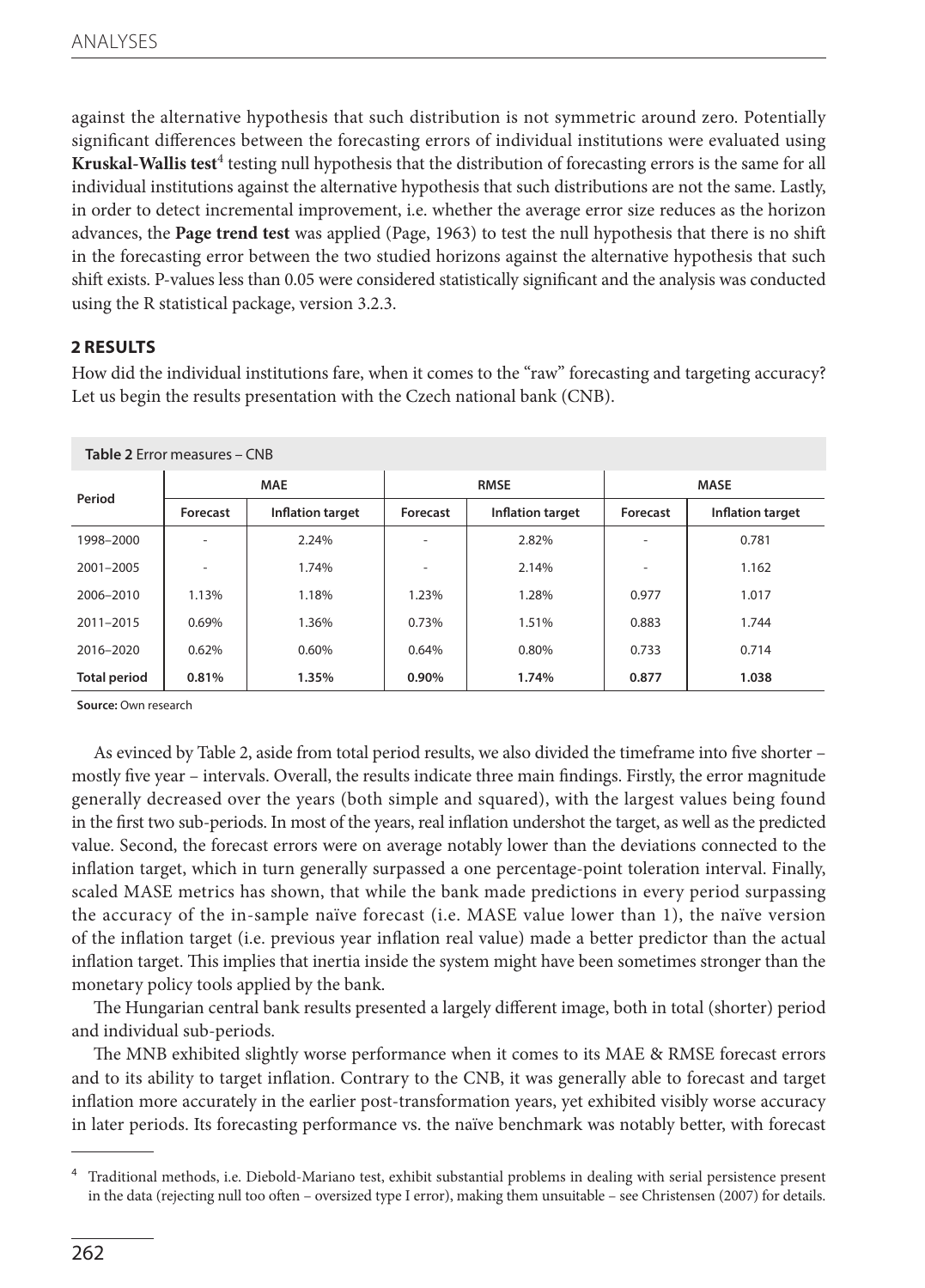| Period              | <b>MAE</b> |                  | <b>RMSE</b> |                  | <b>MASE</b> |                  |
|---------------------|------------|------------------|-------------|------------------|-------------|------------------|
|                     | Forecast   | Inflation target | Forecast    | Inflation target | Forecast    | Inflation target |
| 2001-2005           | 0.92%      | 1.46%            | 1.07%       | 1.63%            | 0.444       | 0.704            |
| 2006-2010           | 0.56%      | 1.48%            | 0.69%       | 1.79%            | 0.445       | 1.182            |
| 2011-2015           | 1.53%      | 1.69%            | 1.74%       | 2.04%            | 0.900       | 0.999            |
| 2016-2020           | 0.73%      | 0.88%            | 0.86%       | 1.24%            | 0.836       | 1.007            |
| <b>Total period</b> | 0.93%      | 1.38%            | 1.16%       | 1.70%            | 0.618       | 0.935            |

#### **Table 3** Error measures – MNB

**Source:** Own research

mostly overshooting real inflation, which was in turn generally higher than the inflation target. MASE value of inflation targeting again suggested high inertia inside the economy, almost making the previous year inflation a better predictor than the target itself.

The Polish experience with inflation forecasting and targeting was probably the most volatile among the institution set, with forecasting errors highest across the field.

| <b>Table 4 Frror measures - NBP</b> |            |                         |                |                         |             |                  |  |
|-------------------------------------|------------|-------------------------|----------------|-------------------------|-------------|------------------|--|
| Period                              | <b>MAE</b> |                         | <b>RMSE</b>    |                         | <b>MASE</b> |                  |  |
|                                     | Forecast   | <b>Inflation target</b> | Forecast       | <b>Inflation target</b> | Forecast    | Inflation target |  |
| 1998-2000                           |            | 2.05%                   |                | 2.83%                   |             | 0.562            |  |
| 2001-2005                           |            | 1.64%                   | $\blacksquare$ | 1.89%                   |             | 0.612            |  |
| 2006-2010                           | 0.91%      | 0.86%                   | 1.00%          | 1.11%                   | 0.769       | 0.729            |  |
| 2011-2015                           | 1.44%      | 2.10%                   | 1.52%          | 2.24%                   | 1.043       | 1.522            |  |
| 2016-2020                           | 0.90%      | 1.10%                   | 1.00%          | 1.51%                   | 0.900       | 1.100            |  |
| <b>Total period</b>                 | 1.12%      | 1.48%                   | 1.23%          | 1.86%                   | 0.933       | 0.847            |  |

**Source:** Own research

Both simple and squared errors of the Polish NBP forecasts and target deviations markedly surpassed one percentage point. Inflation undershot both projections in the given period, marking similarity with the CNB, a fact in the 2011–2015 five-year period. Regarding the performance versus the naïve forecast, MASE values suggest a slightly better performance in the targeting sphere, with notably worse performance related to inflation forecasting. Here, the value-added by the bank´s prediction compared to the in-sample naïve benchmark was very limited, albeit on the shortest timeframe.

The ECB formed a sort of control element in our central bank sample. As such, it was evaluated on a shorter range of data, similarly to the NBP, yet still with interesting results.

With the aforementioned shorter data set in mind, we can summarize that both MAE and RMSE measures indicate the ECB´s superior accuracy among surveyed institutions. Simple and squared errors did not surpass a one percentage point deviation, with the real inflation again mostly undershooting the forecast and inflation target. The MASE metrics, however, paints a different picture. The insample naïve forecast was found to be a better inflation predictor than the bank´s own forecasts and set inflation target. This suggests inferior forecasting value added as well as questionable monetary policy effectiveness.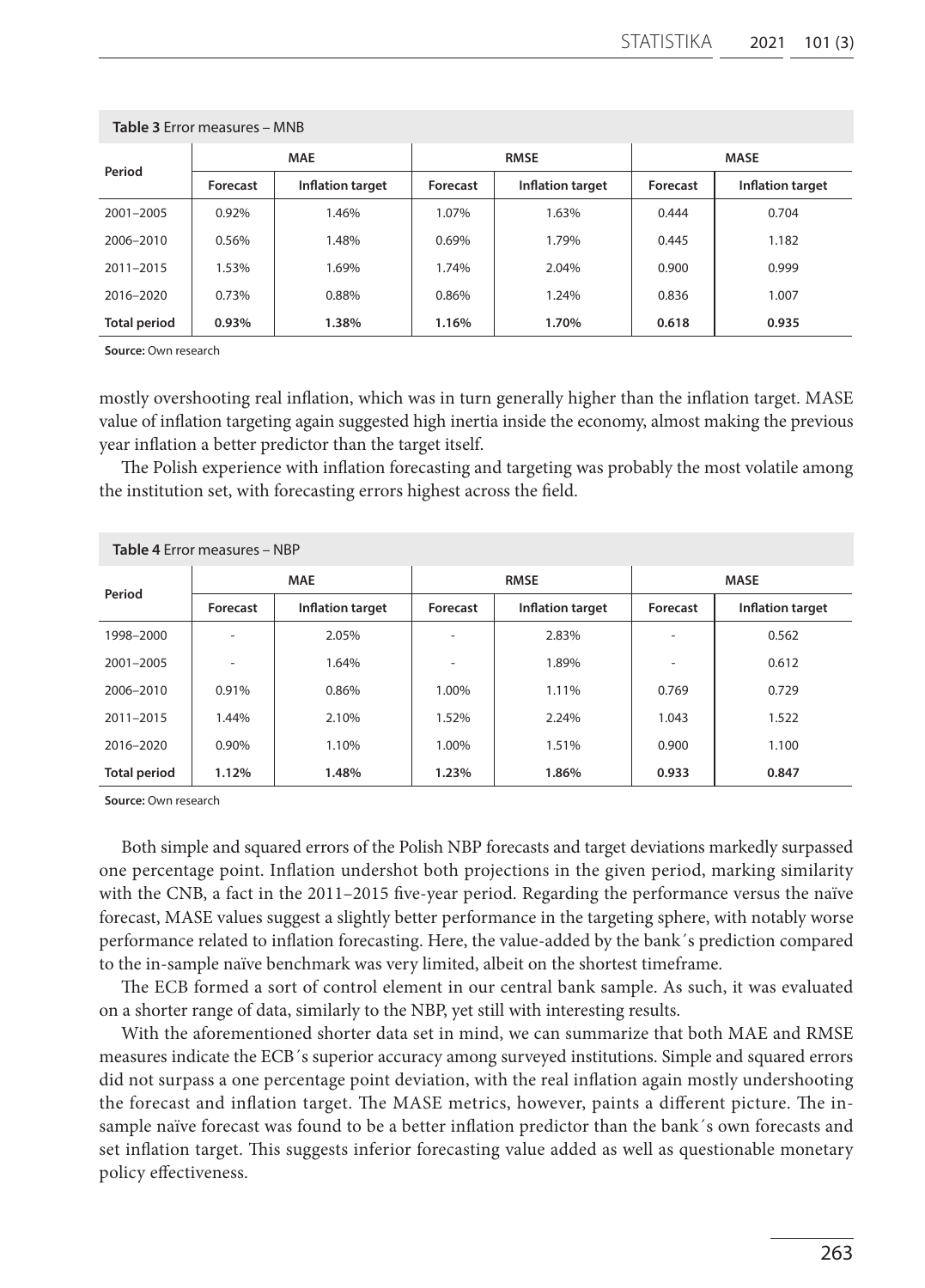| Table 3 EITOL ITIE asules - ECD |                |                  |             |                  |             |                  |  |
|---------------------------------|----------------|------------------|-------------|------------------|-------------|------------------|--|
| Period                          | <b>MAE</b>     |                  | <b>RMSE</b> |                  | <b>MASE</b> |                  |  |
|                                 | Forecast       | Inflation target | Forecast    | Inflation target | Forecast    | Inflation target |  |
| 1998-2000                       |                |                  |             |                  |             |                  |  |
| 2001-2005                       | $\blacksquare$ | 0.20%            |             | 0.22%            |             | 2.000            |  |
| 2006-2010                       | 0.92%          | 0.74%            | 1.21%       | 0.98%            | 0.821       | 0.661            |  |
| 2011-2015                       | 0.82%          | 1.04%            | 0.84%       | 1.17%            | 1.139       | 1.444            |  |
| 2016-2020                       | 0.48%          | 1.00%            | 0.57%       | 1.19%            | 0.774       | 1.613            |  |
| <b>Total period</b>             | 0.65%          | 0.75%            | 0.82%       | 0.97%            | 1.008       | 1.164            |  |

## **Table 5** Error measures – ECB

**Source:** Own research

Following the evaluation of error deviances, we now approach the crucial question of suggested traits' statistical significance. Table 6 summarizes the first batch of tests undertaken in this regard.

| Table 6 Wilcoxon test and Page trend test results (p-values) |                      |                  |       |  |  |  |  |
|--------------------------------------------------------------|----------------------|------------------|-------|--|--|--|--|
| Period                                                       | <b>Wilcoxon test</b> | Page trend test  |       |  |  |  |  |
|                                                              | Forecast             | Inflation target |       |  |  |  |  |
| <b>CNB</b>                                                   | 0.639                | 0.005            | 0.342 |  |  |  |  |
| <b>MNB</b>                                                   | 0.258                | 0.133            | 0.002 |  |  |  |  |
| <b>NBP</b>                                                   | 0.140                | 0.313            | 0.033 |  |  |  |  |
| ECB                                                          | 0.913                | 0.217            | 0.967 |  |  |  |  |

**Source:** Own research

The introductory group of tests is concerned with the existence of systemic bias (Wilcoxon test) and gradual improvement of accuracy from the inflation target to the inflation forecast (Page trend test). In the first aspect, the hypothesis of the systemic character of the forecasting error was not rejected in regards to the inflation targeting of the CNB. With all other items reaching the opposite outcome, our results suggest that only the Czech central bank error-pattern contained systemic bias, related to the aforementioned real inflation undershooting the target. There was no such finding associated with the inflation forecasts surveyed. As for incremental improvement, Page test suggests that with two institutions, the MNB and the NBP, the quality of their projections improved with a shortening horizon between (longer-term) the inflation target and the inflation forecast.

| Table 7 Kruskal-Wallis test results (p-values)   |                          |       |                          |  |  |  |  |
|--------------------------------------------------|--------------------------|-------|--------------------------|--|--|--|--|
| Kruskal-Walis test – forecast (whole sample)     | 0.654                    |       |                          |  |  |  |  |
| Kruskal-Walis test - infl. target (whole sample) | 0.014                    |       |                          |  |  |  |  |
| IT differences decomposition                     | <b>MNB</b>               |       |                          |  |  |  |  |
| <b>ECB</b>                                       | 0.274                    | ۰     | $\overline{\phantom{a}}$ |  |  |  |  |
| <b>MNB</b>                                       | $\overline{\phantom{a}}$ |       |                          |  |  |  |  |
| <b>NBP</b>                                       | 0.646                    | 0.798 | 0.274                    |  |  |  |  |

**Source:** Own research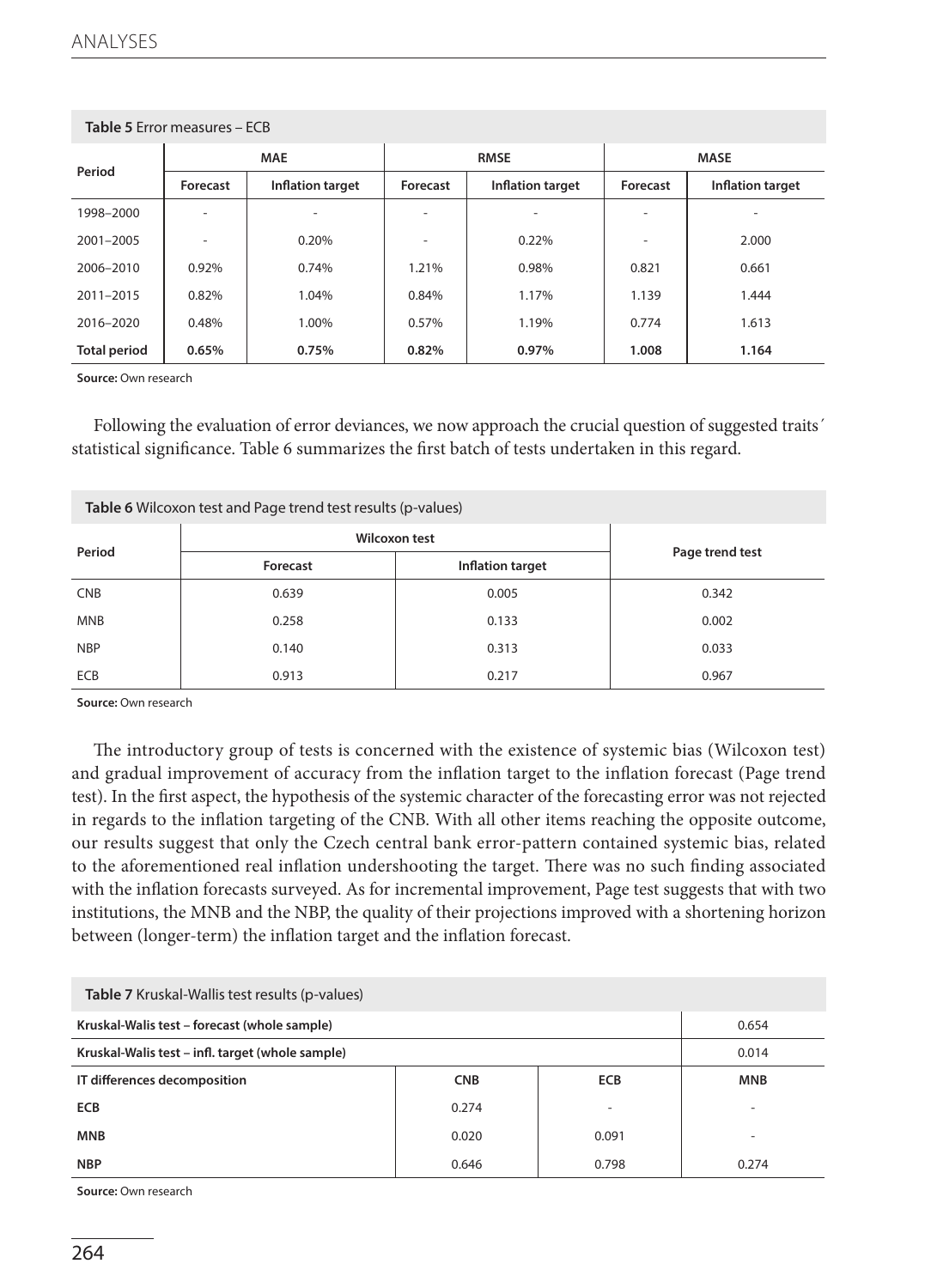Was there a significant difference between the forecasting/targeting accuracy of individual institutions? Results in this regard are summarized in Table 7.

The application of the K-W test across the whole sample indicated a significant difference between the accuracy of inflation targeting among our central banks. Specifically, the CNB was found to be a significantly more accurate targetter than the MNB, with the ECB nearing a similar result (p-value would be significant at 0.1 level). That was, however, the sole case we have detected.

## **3 DISCUSSION**

Our results point out a rather positive picture of the inflation forecasting and targeting performance of the surveyed central banks. The direction of the targeting error mostly confirms a disinflation tendency of the system suggested by Krušec (2014), Jonas and Mishkin (2004), or Mackiewicz-Łyziak (2016). In the majority of the institutions, the magnitude of the forecasting and targeting (absolute) error gradually decreased to a circa one percentage point in the post-2015 period, with conducted tests not verifying the inflation-forecast bias indicated earlier (Babecký and Podpiera, 2008). Worse outcomes, however, were also found. Some central banks, namely the NBP and the ECB, struggled to make their inflation target a better predictor than the naïve in-sample forecast, utilised by the MASE metric. This might lead to concerns over the effectiveness of the targeting concept as a whole, outlined by e.g. Ball and Sheridan (2004). Systemic bias detected with the CNB´s inflation targeting accuracy add to this scepticism.

Comparing the performance of individual central banks is precarious. The results should not only be interpreted with different data-ranges in mind (the CNB being analysed on the longest one), but also with respect to a different inflation targeting framework being used. This important variable, as evinced by e.g. Baxa et al. (2015), determines not only the resulting accuracy, but also its subsequent interpretation. While the CNB, for example, centres its policy actions to achieve the inflation target, which is typically identical to the same-horizon forecast, other banks employ different paradigms. For the ECB both forecast and target diverge frequently and the MNB with the NPB have a wider set of aspirations in their function. With this in mind, our results show that the CNB is a significantly more successful targetter than the MNB, when it comes to overall accuracy on the surveyed period. Other significant differences were not found, adding to the general targeting-success-thesis formulated earlier.

Comparing the accuracy of inflation forecasting and inflation targeting between themselves yielded interesting outcomes. The banks in question exhibited decent forecasting accuracy, compared to their earlier scores (Roger and Stone, 2005) or GDP predictions segment (Šindelář, 2017). No systemic bias and some incremental improvement on shortening the time horizon were observed. While forecasting itself can be considered a purely analytic exercise, inflation targeting is where real monetary actions come into play. The results were more flawed with this activity, indicating not only higher error deviances (frequently over toleration interval), but also sub-par performance versus the naïve benchmark and in a single case, systemic bias. Successfully executing monetary policy through such optics is obviously challenging for CEE countries and even though the ECB reached lower absolute deviances from its inflation target, it did not represent a statistically significant difference.

## **CONCLUDING REMARKS**

The goal of this paper was to evaluate the effectiveness of CEE central banks in inflation forecasting and targeting. The evaluation was done on the basal accuracy level and as such, it indicates a rather satisfactory result. Our analysis shows that while the Czech, Polish and Hungarian central banks struggled with forecasting and targeting accuracy in the earlier period, since 2015 they have become notably more efficient in this regard – including the Covid-19 affected year 2020. The ECB performance, on the contrary, lacked such an improvement trajectory, despite attaining comparable error sizes and not differing significantly from the rest of the sample.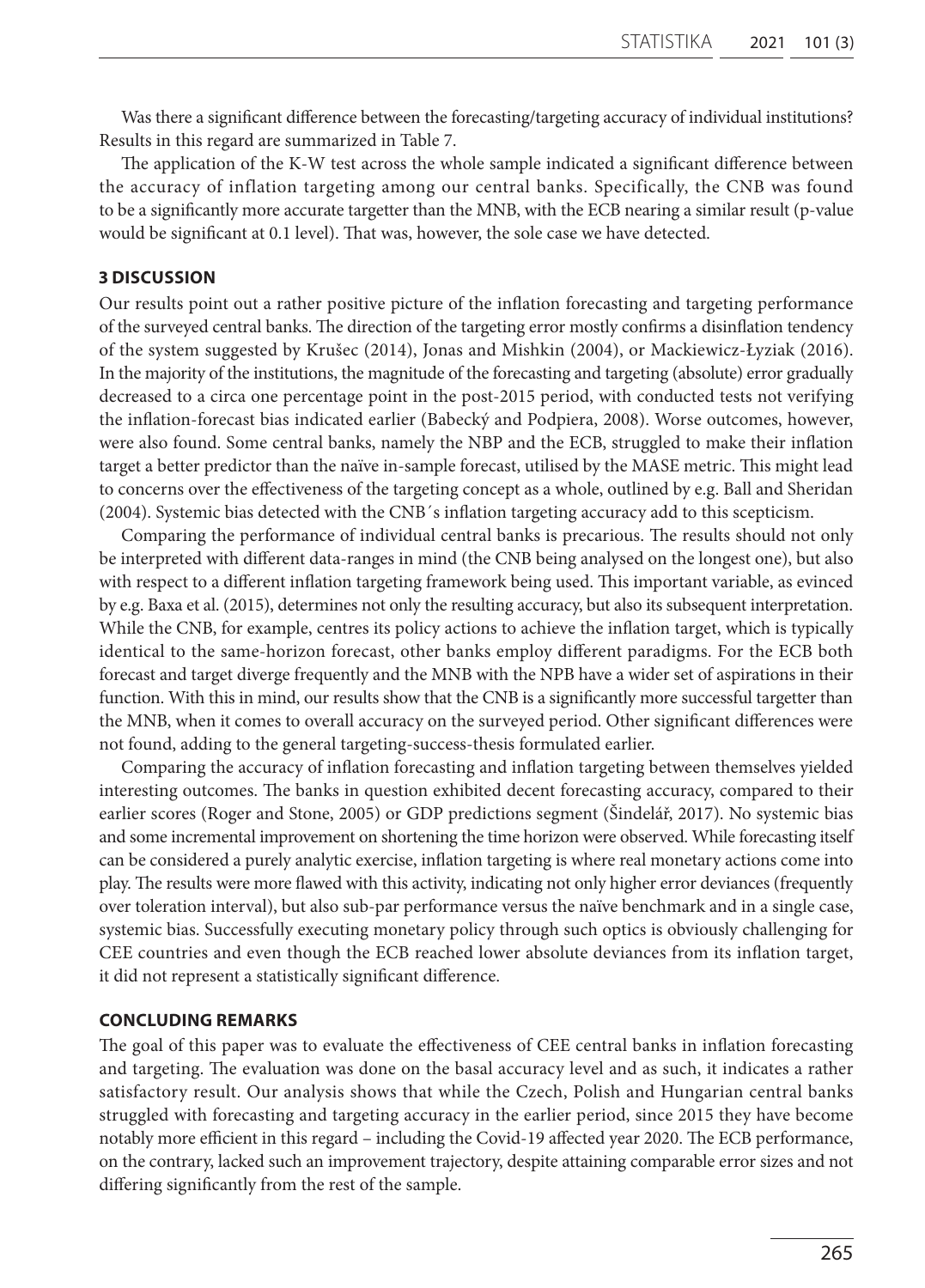The issues worth further investigation contain systemic bias found in the CNB targeting track record and subpar performance versus the naïve benchmark, mainly in the ECB case (both forecasting and inflation targeting). In the CNB context, the thesis of a small open-economy central bank not being able to decisively execute the monetary policy seems disproved by the MNB and the NBP results. In the Eurozone, though, the ECB´s outcome is puzzling. Our study here is bound by a strict focus on the accuracy itself and a wider macroeconomic investigation of the problem is viable. Incorporating particularly economic growth and potentially unemployment as the most policy (and politically) sensitive elements.

## **ACKNOWLEDGEMENTS**

This paper was supported by institutional support for long-term conceptual development of research organization University of Finance and Administration.

## *References*

- ANTAL, J., HLAVÁČEK, M., HORVATH, R. Prediction Bias and Undershooting of the Inflation Target. In: *Evaluation of the Fulfilment of the CNB's Inflation Targets 1998–2007*, Czech National Bank, 2008.
- BABECKÝ, J. AND PODPIERA, J. Inflation forecasts errors in the Czech Republic: Evidence from a panel of institutios. In: *Evaluation of the Fulfilment of the CNB's Inflation Targets 1998–2007*, Czech National Bank, 2008.
- BALIMA, H. W., KILAMA, E. G., TAPSOBA, R. Inflation targeting: Genuine effects or publication selection bias? *European Economic Review*, 2020, 128, pp. 103–120.
- BALL, L. M. AND SHERIDAN, N. Does inflation targeting matter? In: *The inflation-targeting debate*, University of Chicago Press, Ill., 2004, pp. 249–282.
- BAXA, J., PLAŠIL, M., VAŠÍČEK, B. Changes in inflation dynamics under inflation targeting? Evidence from Central European countries. *Economic Modelling*, 2015, 44, pp. 116–130.
- BERNANKE, B. S., LAUBACH, T., MISHKIN, F. S., POSEN, A. S. *Inflation targeting: lessons from the international experience.* Princeton, NJ: Princeton University Press, 2018.
- CIŻKOWICZ-PĘKAŁA, M., GROSTAL, W., NIEDŹWIEDZIŃSKA, J., SKRZESZEWSKA-PACZEK, E., STAWASZ-GRABOWSKA, E., WESOŁOWSKI, G., ŻUK, P. Three decades of inflation targeting. *NBP Working Paper No. 314*, Narodowy Bank Polski, 2019.
- CZECH NATIONAL BANK (CNB). *Inflation reports* [online]. CNB, 2021. <https://www.cnb.cz/cs/menova-politika/zpravyo-inflaci>.
- DIRON, M. AND MOJON, B. Forecasting the central bank's inflation objective is a good rule of thumb. *ECB Working Pape*r, No. 564, European Central Bank, 2005.
- EUROPEAN CENTRAL BANK (ECB). *Inflation forecasts* [online]. ECB, 2021. <https://www.ecb.europa.eu/stats/ecb\_surveys/ survey\_of\_professional\_forecasters/html/table\_hist\_hicp.en.html>.
- FAUST, J. AND WRIGHT, J. H. Forecasting inflation. In: *Handbook of economic forecasting*, Elsevier, 2013, Vol. 2, pp. 2–56.
- HALL, J. AND JÄÄSKELÄ, J. Inflation Volatility and Forecast Accuracy. *Research Discussion Paper 2009–06*, Reserve Bank of Australia, 2009.
- HAMMOND, G. *State of the art of inflation targeting*.  $4<sup>th</sup>$  Ed. Centre for Central Banking Studies, Bank of England, 2012.
- HUBERT, P. Do central bank forecasts influence private agents? Forecasting performance versus signals. *Journal of Money, Credit and Banking*, 2015, 47(4), pp. 771–789.
- CHRISTENSEN, J. H., DIEBOLD, F. X., RUDEBUSCH, G., STRASSER, G. Multivariate Comparisons of Predictive Accuracy. *University of Pennsylvania working paper*, University of Pennsylvania, 2007.
- JAIN, M. AND SUTHERLAND, C. S. How do central bank projections and forward guidance influence private-sector forecasts? *Bank of Canada Staff Working Paper No. 2018-2*, Bank of Canada, 2018.
- JONAS, J. AND MISHKIN, F. S. Inflation targeting in transition economies experience and prospects. In: *The Inflation-Targeting Debate*, University of Chicago Press, Ill., 2004, pp. 353–422.
- KRUŠEC, D. Is inflation targeting effective? Monetary transmission in Poland, the Czech Republic, Slovakia, and Hungary. *Eastern European Economics*, 2011, 49(1), pp. 52–71.
- MACKIEWICZ-ŁYZIAK, J. Active and passive monetary policy in CEE countries with inflation targeting: the case of the Czech Republic, Hungary, and Poland. *Eastern European Economics*, 2016, 54(2), pp. 133–152.
- MAGYAR NEMZETI BANK (MNB). *Inflation reports* [online]. MNB, 2021. <https://www3.mnb.hu/en/publications/ reports/inflation-report>.